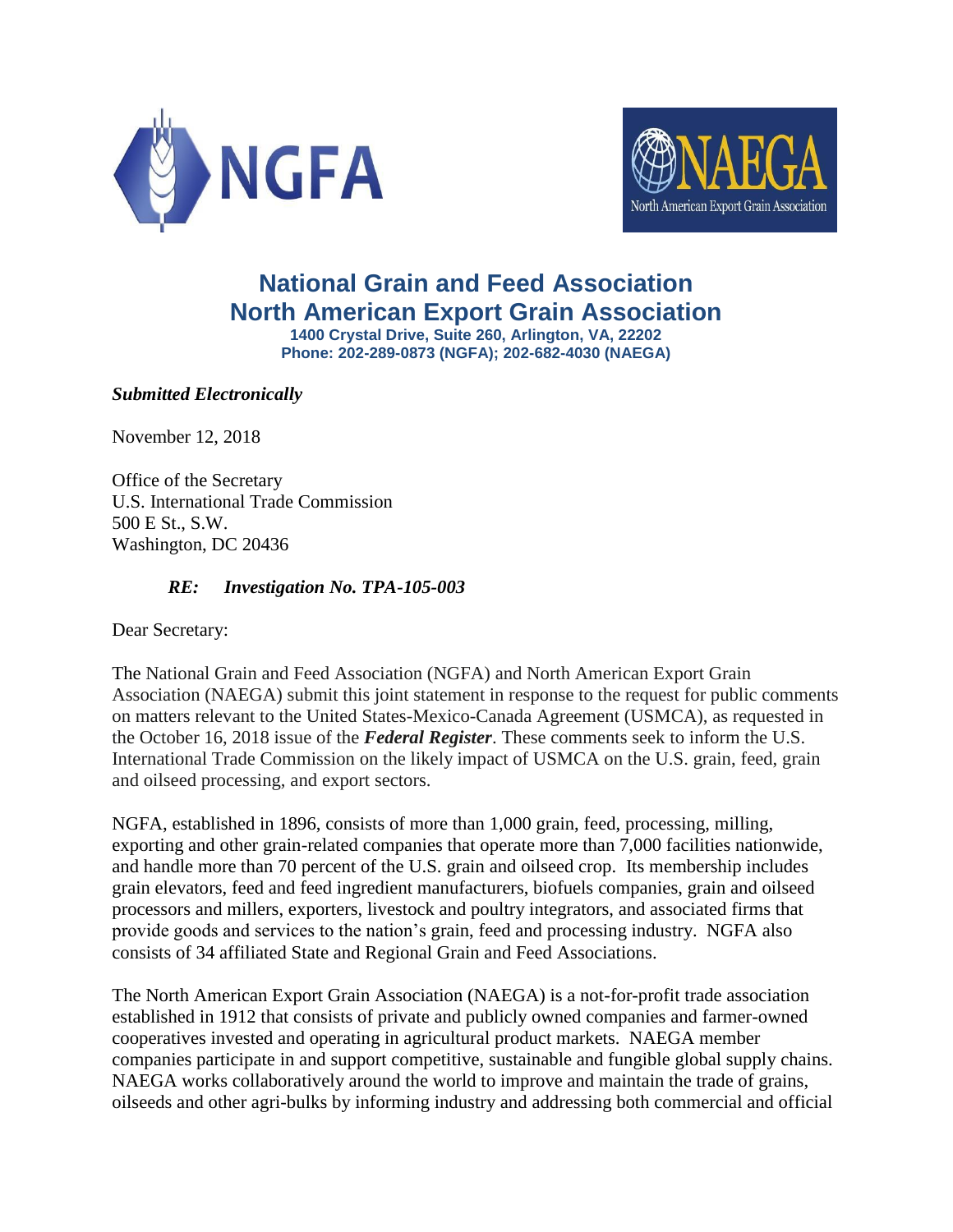practices. NAEGA serves its member's interests by focusing on what is best for all value chain stakeholders.

The U.S. food and agricultural sector is the world's largest and most efficient and has benefited greatly from free-enterprise and market-based policies; entrepreneurial, competitive and marketresponsive producers and agribusinesses; and secure and reliable access to foreign markets – including Canada and Mexico. Its safe, reliable, economical and abundant supply of food and agro-industrial products provide unparalleled food security and is produced from renewable, sustainable and efficient supply chains that start with farms and ranches, encompass the food, beverage and export industry, and extend throughout North America and globally. Today, U.S. agricultural producers and agribusinesses compete successfully in the global market for agricultural products ranging from raw commodities to value-added goods, such as meat, poultry, dairy and biofuels, adding value and creating jobs in communities throughout the nation.

The benefits of U.S. agricultural trade are not limited to farmers, ranchers, grain elevators, feed manufacturers, feed ingredient suppliers, grain and food processors, dairy operators and the many other agricultural businesses whose livelihoods depend extensively on access to foreign markets. Rather, the economic multipliers associated with the U.S. food and agricultural sector accrue to the broader U.S. economy, particularly in terms of job creation and economic growth. According to data from the U.S. Department of Commerce, as well as analysis conducted by the U.S. Department of Agriculture, the food and agricultural sector supports more than 15 million U.S. jobs, creates more than \$423 billion in annual U.S. economic activity, and represents the single largest U.S. manufacturing sector – comprising 12 percent of all U.S. manufacturing jobs. Every dollar in U.S. agricultural exports generates an additional \$1.27 in U.S. economic activity.

Much of U.S. agriculture and the grain, feed, processing and export industry's value to the U.S. economy and job expansion is generated through North American trade and demonstrated by consistent generation of U.S. trade surpluses. While most agricultural products handled by NGFA- and NAEGA-member companies produce significant trade surpluses for the United States, NGFA and NAEGA fully recognize and affirm the benefits of two-way trade. Two-way trade enables U.S. agricultural producers and agribusinesses to source farm inputs, such as potash fertilizer and crude oil (that will be refined into fuel) from Canada, Mexico and other nations. Sourcing from the most economical origin lowers U.S. production costs and contributes to the global competitiveness of U.S. food and agricultural exports.

For NGFA and NAEGA, a major accomplishment of USMCA is that it will preserve vibrant trade with the United States' North American partners – thereby fulfilling U.S. food and agriculture's admonition that it "Do No Harm." In Mexico, the ratification of the North American Free Trade Agreement (NAFTA) in 1993 led to the elimination of nearly all tariff barriers that previously restricted U.S. access to the Mexican market. Subsequent efforts to encourage regulatory cooperation and facilitate cross-border trade have helped to address nontariff barriers. As a result, Mexico is the first or second largest export market for NGFA- and NAEGA-member firms and is one of U.S. food and agriculture's most consistent buyers throughout the year. Following the removal of market access trade barriers, members of NGFA and NAEGA invested in strategically located physical plants and logistics to facilitate the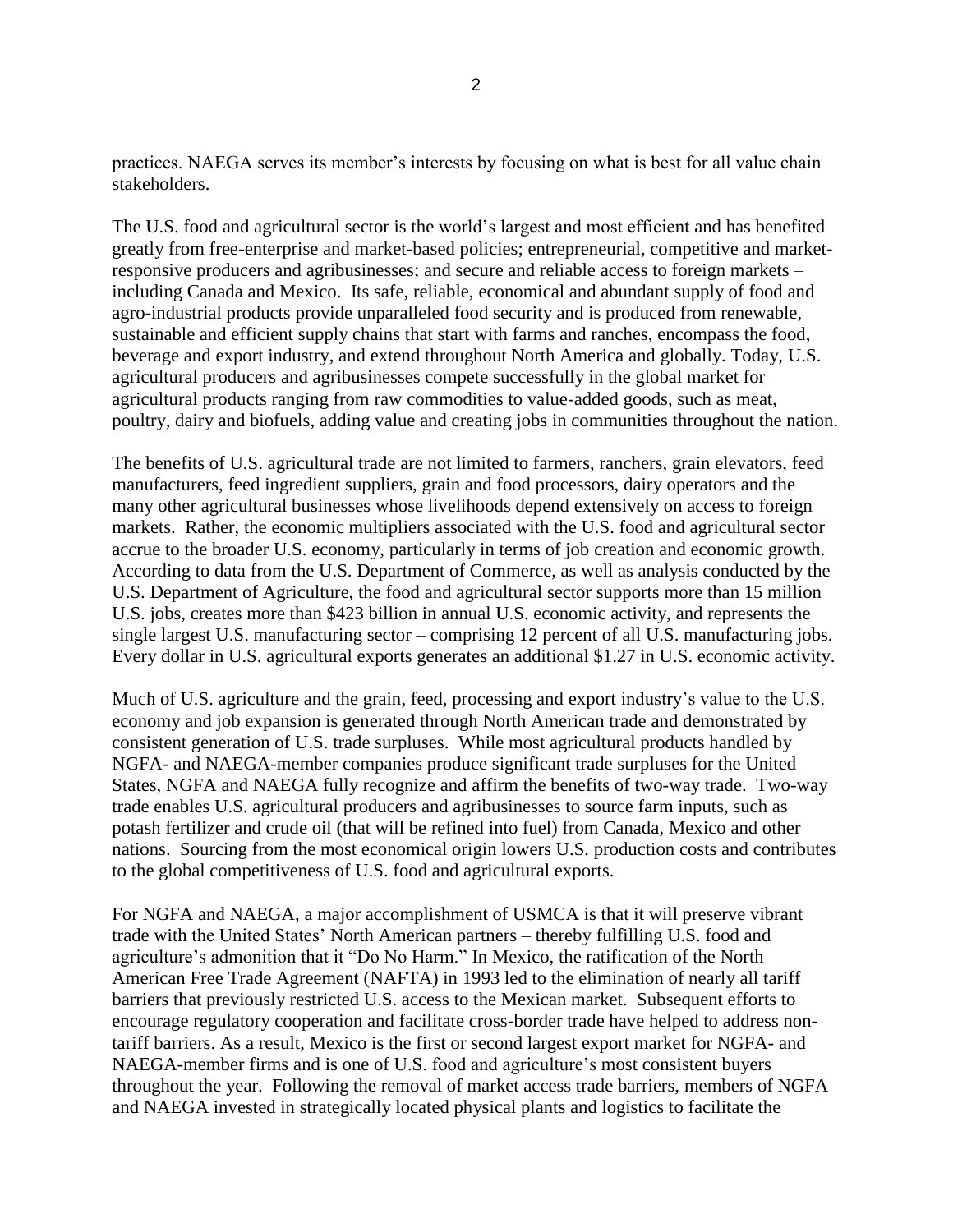efficient sale of agricultural products to Mexico. Mexican end users also invested in facilities to cost-effectively receive U.S. agricultural products. These strategically planned business investments that reduced transportation costs and integrated supply chains were made possible by the removal of market-access barriers, enabling U.S. agriculture to reliably and competitively serve the growing Mexican market.

Meanwhile, with Canada, NAFTA helped reduce barriers for grain, feed and processed agricultural products to facilitate cross-border trade. Because both the United States and Canada are net grain exporters, cross-border trade opportunities for NGFA- and NAEGA-member companies contribute to both countries' position in an expanding global market. Both Canada and the United States are successful competitors in the global market because of comparative advantages that exist given North America's geographical characteristics, agricultural bounty, superior logistics and market-based economies. Both countries serve global food security needs with grains, oilseeds and processed products for which NAFTA enabled specialization and opened opportunities for niche markets. For example, the United States is well-positioned to produce and supply corn and soybeans. Canada, in turn, often is the supplier of choice for crops such as oats, canola and certain classes of wheat. This specialization has freed up U.S. acreage for other crops for which the United States has a strong comparative advantage, such as corn and soybeans. Moreover, Canada's high per-capita income has created opportunities for U.S. exports of value-added agricultural products, such as meat, poultry, dairy and biofuels, that are produced in large part through consumption and utilization of U.S.-produced grain and feed products. Consequently, Canada "indirectly" imports a large quantity of U.S. grains, oilseeds and feed through its import of U.S. value-added agricultural products, thereby contributing to U.S. manufacturing jobs in the food and agricultural sector.

## **Market Access**

The U.S. food and agricultural sector has benefited immensely from the market-access gains achieved under NAFTA. However, in the nearly quarter-century since NAFTA took effect, economies, markets, technologies and supply chains have evolved. NGFA and NAEGA recognize this evolution and are pleased the USMCA maintains and expands all current agricultural market access and preserves the dispute-settlement process for antidumping and countervailing duty cases, while modernizing the accord to address the challenges of  $21<sup>st</sup>$  century global trade.

## **Non-tariff Barriers**

Paramount among the current global challenges to trade is the growing number of non-tariff barriers that distort and slow cross-border trade flows. In our review, we believe USMCA will help address these non-tariff barriers. More specifically, we believe USMCA will be: 1) more effective in preventing technical, sanitary and phytosanitary (SPS) barriers to trade; 2) encourage higher levels of regulatory cooperation, transparency and professionalism; and 3) promote the convergence of standards and rules to level the playing field and safeguard against unjustified, unscientific and discriminatory regulatory initiatives.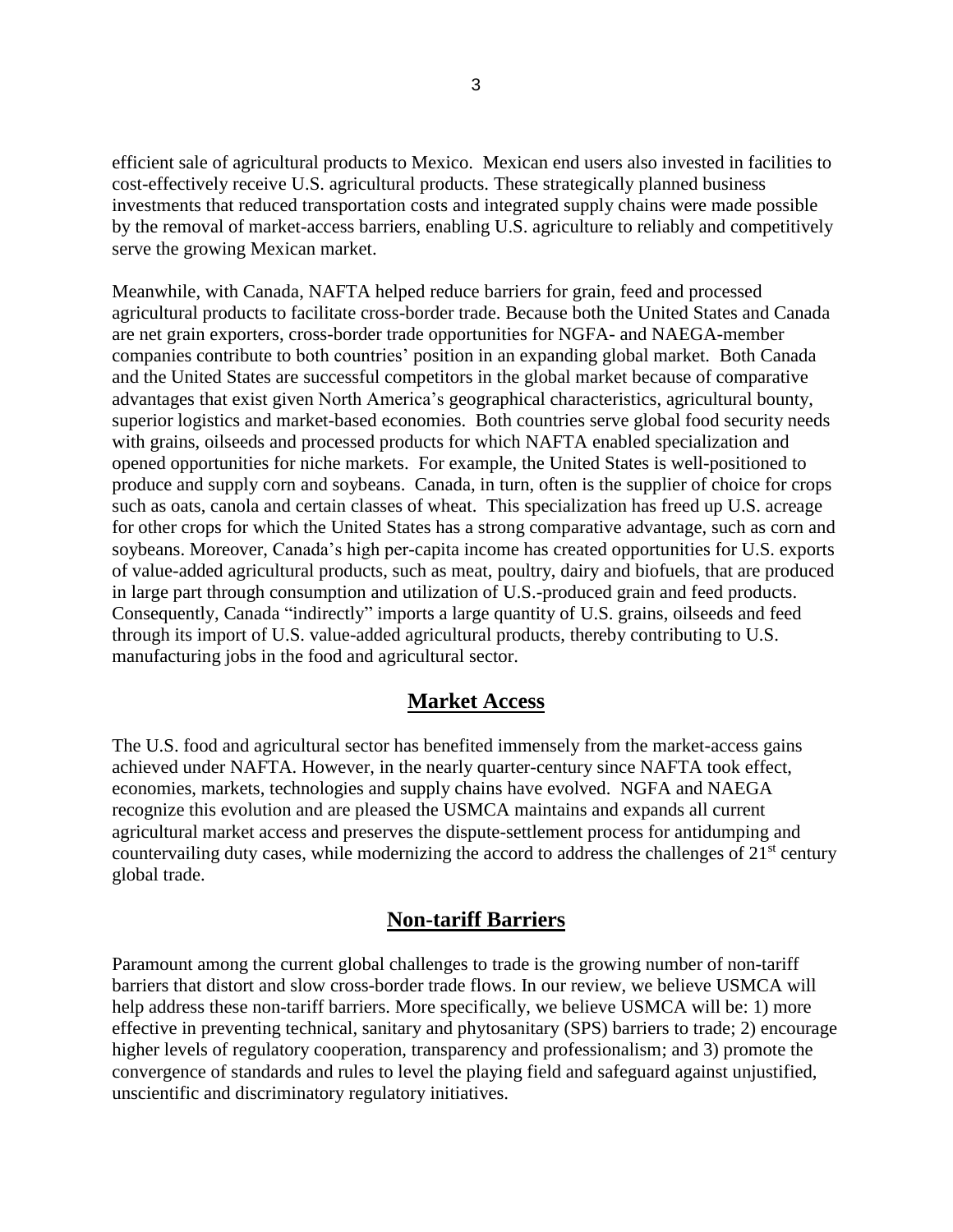Over the past year, NGFA and NAEGA have been working constructively with the Trump Administration to promote best official practices, including standards that increase transparency, promote reliability and reduce the risks of international trade. Since NAFTA was ratified in 1993, the global international trading environment has changed immensely. Global supply chains are increasingly complex and subject to overlapping jurisdiction and rules. Trade with Canada and Mexico is no different. Because of these challenges, NGFA and NAEGA have worked to promote rules and standards that will reduce risk and increase the predictability and certainty of efficiently trading across borders. For example, prior to the USMCA negotiations, NGFA and NAEGA encouraged the Trump Administration to pursue a modern, high-standard trade agreement that would address the following current barriers that encumber trade between Canada, Mexico and the United States:

- **1.** *Actions at Import***:** Import checks on individual containers or consignments can present a major barrier to trade in agricultural commodities. Checks can result in expensive delays. Goods may be subjected to inspection, or may even be rejected, without apparent scientific justification.
- **2.** *Science and Risk Analysis:* Many SPS-based import bans and restrictions do not conform to the applicable regional and international standards and the promulgating authority often fails to provide a science-based risk assessment as required under the World Trade Organization's SPS Agreement. U.S. negotiators should consider provisions that effectively force the timely completion of risk assessments with adequate opportunities for comment by importing parties.
- **3.** *Audit Provisions:* Often, importing country SPS authorities frustrate trade through the implementation of unjustified and unscientific import bans and restrictions. Audits of importing country SPS authorities provide an objective basis to determine whether control procedures at export are equivalent to or reasonably meet those at import.
- **4.** *Transparency Provisions***:** Agricultural traders are often kept in the dark about the basis for measures that restrict movement of goods based on alleged SPS and technical barrier to trade grounds. All requirements – including those identified above – should explicitly require disclosure and should be available to governments as well as commercial parties prior to implementation. U.S. negotiators should pursue clear and transparent timelines for disclosure and resolution of adverse import checks. Further, regulatory authorities should be encouraged to follow transparent and predictable regulatory timelines with adequate room for comment and critique of new regulatory measures.

We believe USMCA takes significant steps to address these issues by promoting a more transparent and reliable trading environment with Canada and Mexico. Significant improvements in USMCA to the terms of U.S.-Canada-Mexico trade include:

**1.** *Establishment of a rapid response mechanism (RRM) to facilitate trade during adverse import checks:* Through the establishment of an RRM, USMCA significantly improves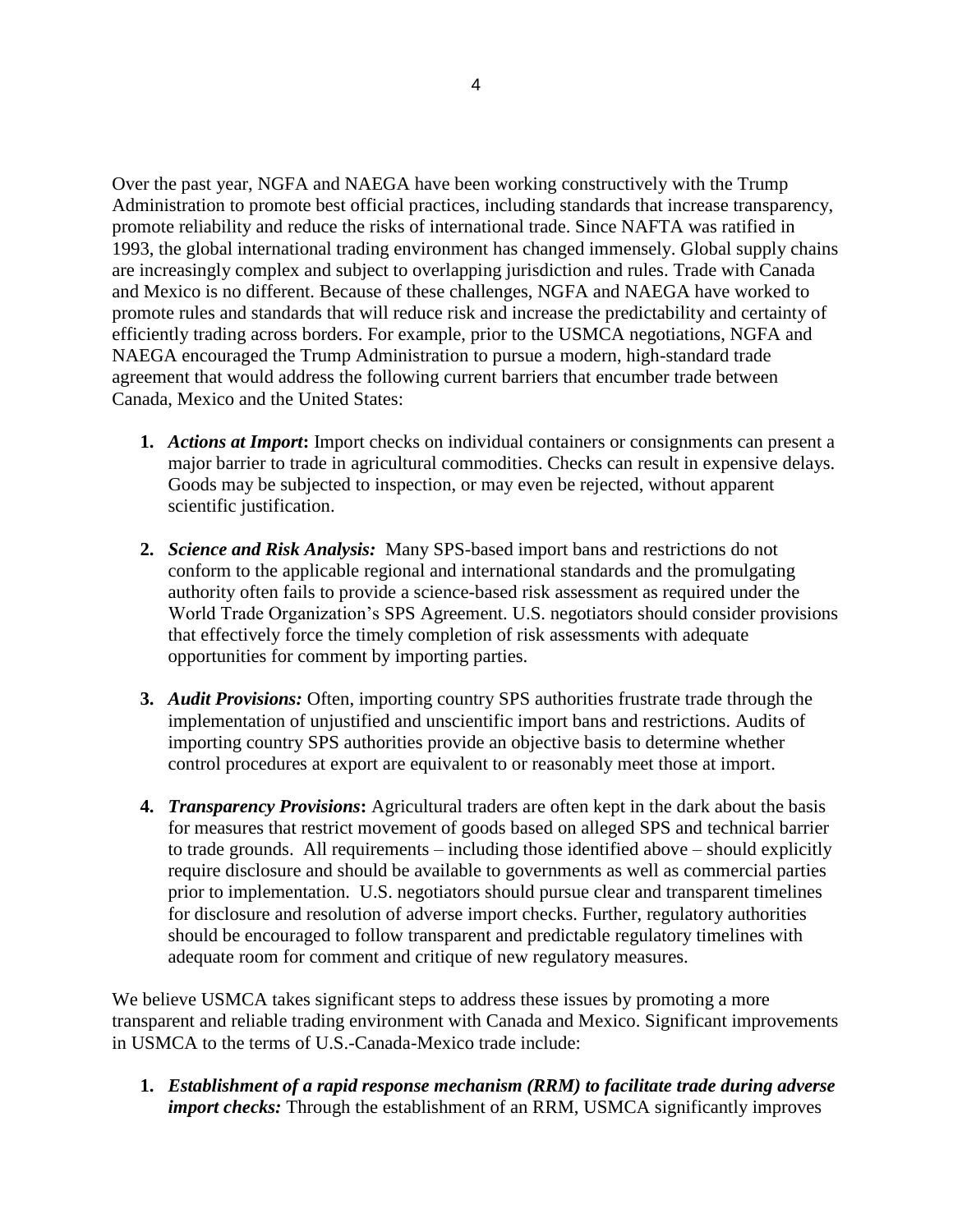the reliability of the trading environment in the event goods are held at the border for SPS reasons. USMCA increases certainty by requiring an importing party that prohibits or restricts the importation of a good based on an adverse result of an import check to provide notification *within five calendar days* after the date of the decision to prohibit or restrict, to at least one of the following: the importer or its agent; the exporter; or the manufacturer. In the notification, the importing party is required to provide the reason for the prohibition or restriction; the legal basis or authorization for the action; and information on the status of the affected goods including, where applicable: relevant laboratory results and laboratory methodologies, identification of the pests at the species level, and information on the disposition of goods. This has the potential to reduce trade disruptions and inefficiencies, as well as cross-border transportation backlogs and demurrage costs. Further, it improves upon what was achieved under the Trans-Pacific Partnership trade accord from which the United States withdrew.

- **2.** *Enhanced technical consultations for SPS disputes:* Misapplied or non-science based SPS measures are a growing barrier to international trade, and SPS disputes between countries are often costly and time consuming. The USMCA agreement makes significant progress toward mitigating these barriers by establishing technical consultations that will help the U.S., Mexico and Canada resolve SPS disputes in as little as 180 days. In the event technical consultations are unable to resolve the SPS dispute, the parties have the option to use the dispute-settlement process under Chapter 31.
- **3.** *Regulatory coherence:* USMCA makes significant and positive steps to enhancing regulatory cooperation in North America through the establishment of a chapter on Good Regulatory Practices (Chapter 28). Chapter 28 deepens already robust and functioning cooperative arrangements between North American regulatory authorities by institutionalizing standards, practices and forums for engaging on regulatory issues. Most notably, Chapter 28 sets high standards for information sharing and public engagement during rulemaking, encourages the use and disclosure of science-based measures, encourages the use of expert advisory groups and sets out areas of engagement between U.S., Mexican and Canadian regulatory authorities. USMCA also provides a forum for the parties to consult at least annually through the establishment of Committees on Agricultural Trade, Sanitary and Phytosanitary Measures, Technical Barriers to Trade, and Agricultural Biotechnology.
- **4.** *Promoting science-based standards, risk management and risk assessments:*  Establishing rules and regulations that appropriately manage risk and are backed by science are vital to facilitating trade. USMCA improves upon NAFTA by requiring the United States, Mexico and Canada to adhere to regulatory and SPS practices that are rooted in science, based on proper risk assessments and implemented using accepted riskmanagement practices.
- **5.** *Inclusion of steps to reduce the likelihood of trade disruptions in products of agricultural biotechnology and other seed-breeding innovations.* USMCA contains major and highly significant steps to improving rules regarding the approval of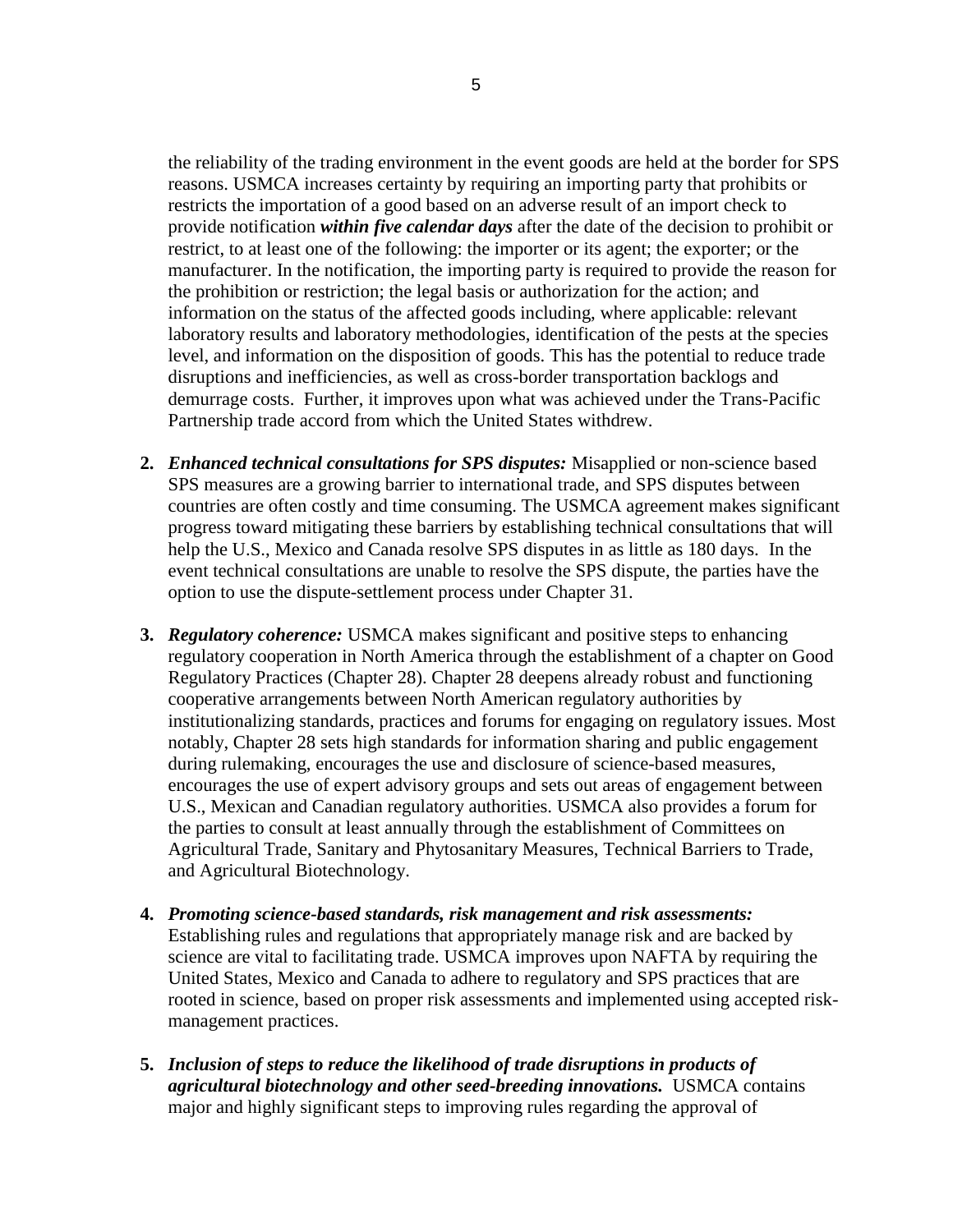agricultural biotechnology traits, including new plant breeding innovation techniques (e.g., gene-editing) in an effort to reduce trade disruptions, align regulatory approvals and facilitate trade, while encouraging continued innovation in crop production technologies. In particular, the agreement requires parties to encourage applicants to "submit timely and concurrent applications" for authorization of biotech products; requires parties to maintain rules that provide for the initiation of authorization processes even if the product is not authorized in another country; improves the timeliness of the review of expiring authorizations; improves communication between parties on new and existing authorizations of products; and requires parties to adopt or maintain policies to facilitate the management of low-level-presence (LLP) occurrences, thereby significantly reducing potential trade disruptions. These standards take significant steps to reduce the risk of asynchronous regulation of agricultural biotechnologies in the North American market and serve as a model for future trade agreements.

Importantly, we believe each of these improvements to address non-tariff trade barriers will benefit not only the future competitiveness and growth of the U.S. food and agricultural sector, but also enhance the efficiency of all three U.S. transportation modes – truck, rail and vessel – that are integral to transporting these products to meet the needs of North American consumers and enhance the hemisphere's food security.

## **New Investor-State Dispute Settlement Procedures Harm Agriculture**

Despite these significant improvements, the USMCA does take a notable step backward from the original NAFTA agreement. For food and agricultural companies that have committed billions of dollars in investments in Canada, Mexico and the United States, a major concern is the elimination of current NAFTA Chapter 11 dispute-settlement protections against prejudicial treatment by foreign governmental or legal authorities. NAFTA currently provides companies access to dispute-settlement procedures under Chapter 11 in the event a party provides less favorable treatment for foreign investors than domestic investors. Under these terms, NAFTA was successful in protecting U.S. food and agricultural companies with investments in Canada and Mexico from discrimination, expropriation and localization requirements. Dispute-settlement provisions, like those established under NAFTA Chapter 11 helped to open foreign markets for U.S. investment, reduce risk, protect private and intellectual property rights and provide a "failsafe" enforcement mechanism for companies that have been mistreated to seek remedies before a neutral arbitration panel – a process that has been transparent and under which the U.S. food and agriculture sector has been treated fairly.

While USMCA preserves these protections for some industries, including oil and gas, power generation, telecom, transportation and infrastructure, it eliminates protections for U.S. food and agriculture companies beginning three years after the termination of NAFTA. Unfortunately, these terms are a significant regression from the protections provided by the NAFTA agreement, and are the result of USMCA negotiators picking winners and loser by deciding which sectors can access the investor dispute-settlement process and which can't. U.S. food and agriculture companies have successfully used investor-state dispute settlement protections to defend export opportunities in Mexico. If this tool is lost, U.S. companies will face a potential greater risk if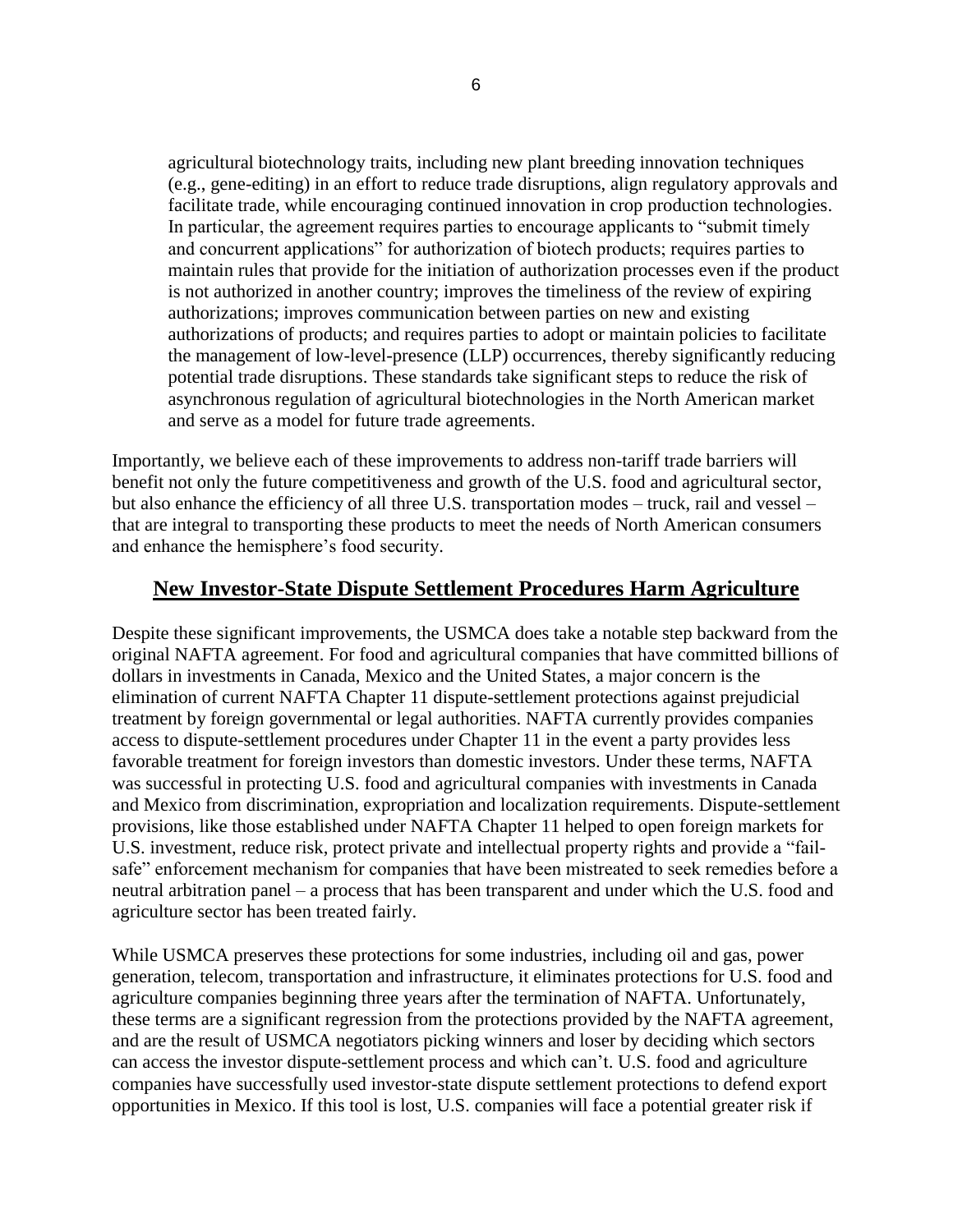they find it necessary to defend investments in Canada and Mexico that enhance North American supply chains and benefit consumers.

## **U.S. Agricultural Exports**

To illustrate the importance of U.S food and agricultural trade with Mexico and Canada, NGFA and NAEGA wish to provide the following data.

In 2017, the United States exported \$24.7 billion in agricultural and related products to Canada and \$19.5 billion to Mexico. Most of Canada's agricultural and related product imports from the United States were consumer-oriented food products, whereas most of Mexico's imports were bulk agricultural commodities. As demonstrated by the high rankings in the tables below, Canada and Mexico are important export customers for many U.S. grain, feed and value-added products.

### **Agricultural & Related Products (In Million \$) Beef (In Million \$)**

| Rank           | Partner     | Value    | Rank | Partner     | Value             |
|----------------|-------------|----------|------|-------------|-------------------|
|                | Canada      | \$24,722 |      | Japan       | $\mathcal{L}$     |
|                | China       | \$24,019 |      | South Korea | $$^{\textdegree}$ |
| 3              | Mexico      | \$19,472 | 3    | Mexico      |                   |
| $\overline{4}$ | Japan       | \$13,562 | 4    | Hong Kong   |                   |
| 5              | South Korea | \$7,534  | 5    | Canada      |                   |

|     |             | . .      |      |             |         |
|-----|-------------|----------|------|-------------|---------|
| ank | Partner     | Value    | Rank | Partner     | Value   |
| 1   | Canada      | \$24,722 |      | Japan       | \$1,889 |
| 2   | China       | \$24,019 |      | South Korea | \$1,220 |
| 3   | Mexico      | \$19,472 | 3    | Mexico      | \$979   |
| 4   | Japan       | \$13,562 | 4    | Hong Kong   | \$884   |
| 5   | South Korea | \$7,534  | 5    | Canada      | \$791   |

### **Biodiesel (In Million \$) Corn (In Million \$)**

| Rank | Partner            | Value | Rank | Partner     | Value |
|------|--------------------|-------|------|-------------|-------|
|      | Canada             | \$366 |      | Mexico      | \$2   |
|      | Peru               | \$13  |      | Japan       | \$2   |
| 3    | Mexico             | \$12  | 3    | Colombia    |       |
| 4    | Switzerland        | \$2   | 4    | South Korea |       |
| 5    | <b>Netherlands</b> | \$1   | b    | Peru        |       |

|     | . .                |       |      | . .         |         |
|-----|--------------------|-------|------|-------------|---------|
| ank | Partner            | Value | Rank | Partner     | Value   |
| 1   | Canada             | \$366 |      | Mexico      | \$2,652 |
| 2   | Peru               | \$13  | 2    | Japan       | \$2,145 |
| 3   | Mexico             | \$12  | 3    | Colombia    | \$781   |
| 4   | Switzerland        | \$2   |      | South Korea | \$705   |
| 5   | <b>Netherlands</b> | \$1   | 5    | Peru        | \$515   |

| Rank | Partner     | Value   | Rank | Partner      | Value |
|------|-------------|---------|------|--------------|-------|
|      | Mexico      | \$1,312 |      | Mexico       |       |
|      | Canada      | \$637   | 2    | Turkey       |       |
| 3    | China       | \$577   | 3    | Korea, South |       |
| 4    | Japan       | \$291   | 4    | Thailand     |       |
| 5    | South Korea | \$280   | 5    | Indonesia    |       |

### **Eggs & Products (In Million \$) Ethanol (In Million \$)**

| Rank   | Partner   | Value | Rank | Partner       | Value |
|--------|-----------|-------|------|---------------|-------|
|        | Mexico    | \$169 |      | <b>Brazil</b> |       |
|        | Canada    | \$102 |      | Canada        |       |
| っ<br>د | Japan     | \$56  | 3    | India         |       |
| 4      | Hong Kong | \$38  | 4    | Philippines   |       |
| 5      | Jamaica   | \$23  | 5    | South Korea   |       |

### **Dairy Products (In Million \$) Distillers Grains (In Million \$)**

| ank | Partner     | Value   | Rank   | Partner      | Value |
|-----|-------------|---------|--------|--------------|-------|
| 1   | Mexico      | \$1,312 |        | Mexico       | \$374 |
| 2   | Canada      | \$637   | ົ      | Turkev       | \$229 |
| 3   | China       | \$577   | ⌒<br>د | Korea, South | \$161 |
| 4   | Japan       | \$291   |        | Thailand     | \$126 |
| 5   | South Korea | \$280   | 5      | Indonesia    | \$123 |
|     |             |         |        |              |       |

| ank | Partner   | Value | Rank | Partner       | Value |
|-----|-----------|-------|------|---------------|-------|
| 1   | Mexico    | \$169 |      | <b>Brazil</b> | \$741 |
| 2   | Canada    | \$102 | ⌒    | Canada        | \$621 |
| 3   | Japan     | \$56  | 3    | India         | \$280 |
| 4   | Hong Kong | \$38  |      | Philippines   | \$101 |
| 5   | Jamaica   | \$23  | 5    | South Korea   | \$91  |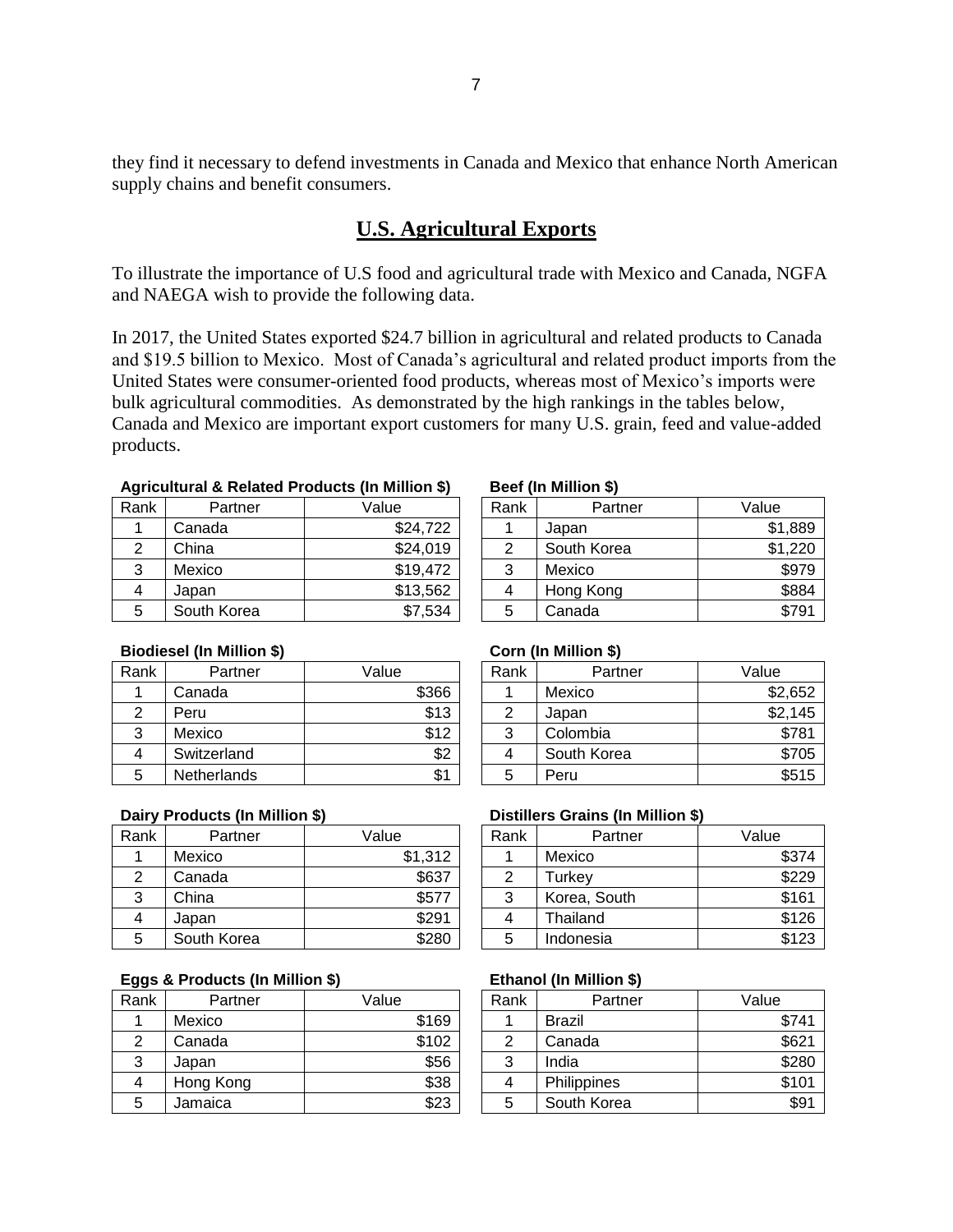| Rank           | Partner     | Value   | Rank | Partner   | Value |
|----------------|-------------|---------|------|-----------|-------|
|                | Japan       | \$1,626 |      | Mexico    |       |
| 2              | Mexico      | \$1,514 | 2    | Hong Kong |       |
| っ<br>د         | Canada      | \$792   | 3    | Canada    |       |
| $\overline{4}$ | China       | \$662   | 4    | Cuba      |       |
| 5              | South Korea | \$475   | 5    | Angola    |       |

### **Pork (In Million \$) Poultry (In Million \$)**

| ank | Partner     | Value   | Rank | Partner   | Value |
|-----|-------------|---------|------|-----------|-------|
| 1   | Japan       | \$1,626 |      | Mexico    | \$933 |
| 2   | Mexico      | \$1,514 |      | Hong Kong | \$468 |
| 3   | Canada      | \$792   | 3    | Canada    | \$459 |
| 4   | China       | \$662   |      | Cuba      | \$165 |
| 5   | South Korea | \$475   | 5    | Angola    | \$156 |

### **Soybean Meal (In Million \$) Soybean Oil (In Million \$)**

| Rank | Partner            | Value | Rank | Partner        | Value |
|------|--------------------|-------|------|----------------|-------|
|      | <b>Philippines</b> | \$748 |      | South Korea    |       |
|      | Mexico             | \$579 |      | Mexico         |       |
| చ    | Colombia           | \$340 | 3    | Dominican Rep. |       |
| 4    | Canada             | \$317 |      | Colombia       |       |
| 5    | Dominican Rep.     | \$174 | 5    | Guatemala      |       |

| ank | Partner            | Value | Rank    | Partner        | Value |
|-----|--------------------|-------|---------|----------------|-------|
| 1   | <b>Philippines</b> | \$748 |         | South Korea    | \$207 |
| 2   | Mexico             | \$579 |         | Mexico         | \$202 |
| 3   | Colombia           | \$340 | ົ<br>Ő. | Dominican Rep. | \$140 |
| 4   | Canada             | \$317 |         | Colombia       | \$73  |
| 5   | Dominican Rep.     | \$174 | b       | Guatemala      | \$41  |

### **Soybeans (In Million \$) Wheat (In Million \$)**

| Rank | Partner     | Value    | Rank | Partner     | Value |
|------|-------------|----------|------|-------------|-------|
|      | China       | \$12,253 |      | Mexico      |       |
| ◠    | Mexico      | \$1,568  | ⌒    | Japan       |       |
| 3    | Japan       | \$974    | 3    | Philippines |       |
| 4    | Indonesia   | \$921    | 4    | Nigeria     |       |
| 5    | Netherlands | \$776    | 5    | China       |       |

| ank | Partner            | Value    | Rank | Partner     | Value |
|-----|--------------------|----------|------|-------------|-------|
| 1.  | China              | \$12,253 |      | Mexico      | \$855 |
| 2   | Mexico             | \$1,568  | ◠    | Japan       | \$713 |
| 3   | Japan              | \$974    | 3    | Philippines | \$555 |
| 4   | Indonesia          | \$921    | 4    | Nigeria     | \$372 |
| 5   | <b>Netherlands</b> | \$776    | 5    | China       | \$351 |

## **Conclusion**

The NGFA and NAEGA are pleased the USMCA maintains and expands all current agricultural market access and preserves the dispute-settlement process for antidumping and countervailing duty cases, while modernizing the agreement to address the challenges of  $21<sup>st</sup>$  century global trade.

In addition, the NGFA and NAEGA believe USMCA will help facilitate cross-border trade flows through higher levels of regulatory coherence and cooperation, the implementation of timelines and notifications for adverse import checks, the inclusion of steps to reduce the likelihood of trade disruptions in products of agricultural biotechnology, the use of technical consultations for SPS disputes, and by requiring that SPS standards be grounded in science and based on proper risk assessments and implemented using accepted risk management techniques.

While it is disappointing the agreement eliminates the investor-state dispute-settlement procedures, which has been important for U.S. food and agriculture, the agreement, taken together, makes significant progress – particularly in addressing non-tariff trade barriers – in facilitating the trade of grains, oilseeds and their derived products within the North American marketplace.